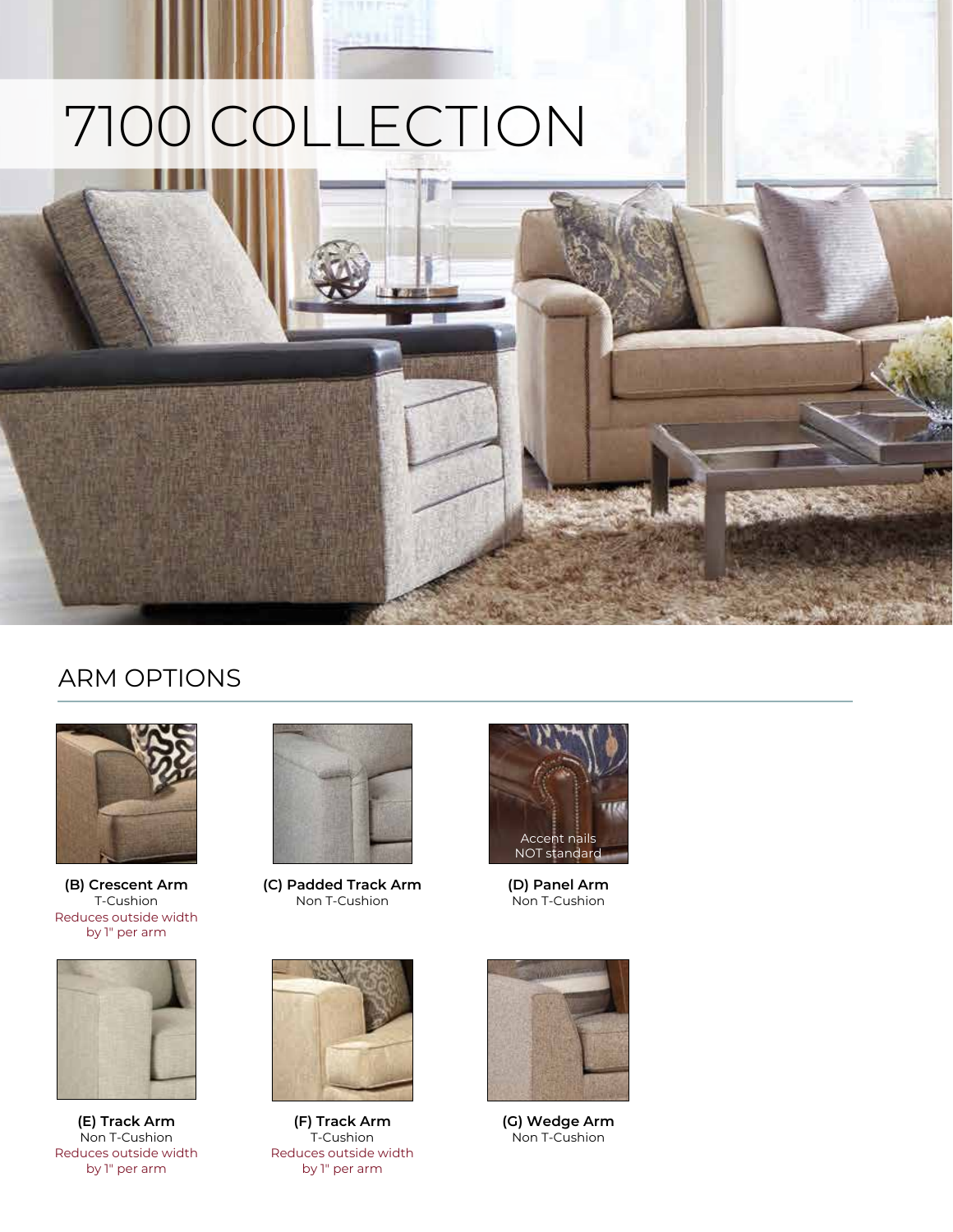

### BACK OPTIONS





**(W) Double Pillow Back\***



**(X) Box Border Back (Y) Bed Pillow Back**

\*When choosing the (W) Double Pillow Back, a layer of back cushions is added, and the following throw pillow quantities are standard: every arm has one 19" throw pillow, corner pieces have the same number of throw pillows as shown in the illustrations, and armless pieces have no throw pillows.

All dimensions are approximate and may vary due to the handcrafted nature of our products.

| Overall Height                                                                                                                                                                                                                         | Overall Depth | Inside Depth | Arm Height | Seat Height | Seat Cushion |  |  |  |  |
|----------------------------------------------------------------------------------------------------------------------------------------------------------------------------------------------------------------------------------------|---------------|--------------|------------|-------------|--------------|--|--|--|--|
| 36.                                                                                                                                                                                                                                    | 45 or 42      | 28 or 25     | 26         | 20          | UD           |  |  |  |  |
| Width measurements based on widest arm styles, the Padded Track/Panel/Wedge arms. Overall width is<br>reduced with these arm options: Crescent & Track -1" per arm per arm. Seating area dimensions are not<br>affected by arm choice. |               |              |            |             |              |  |  |  |  |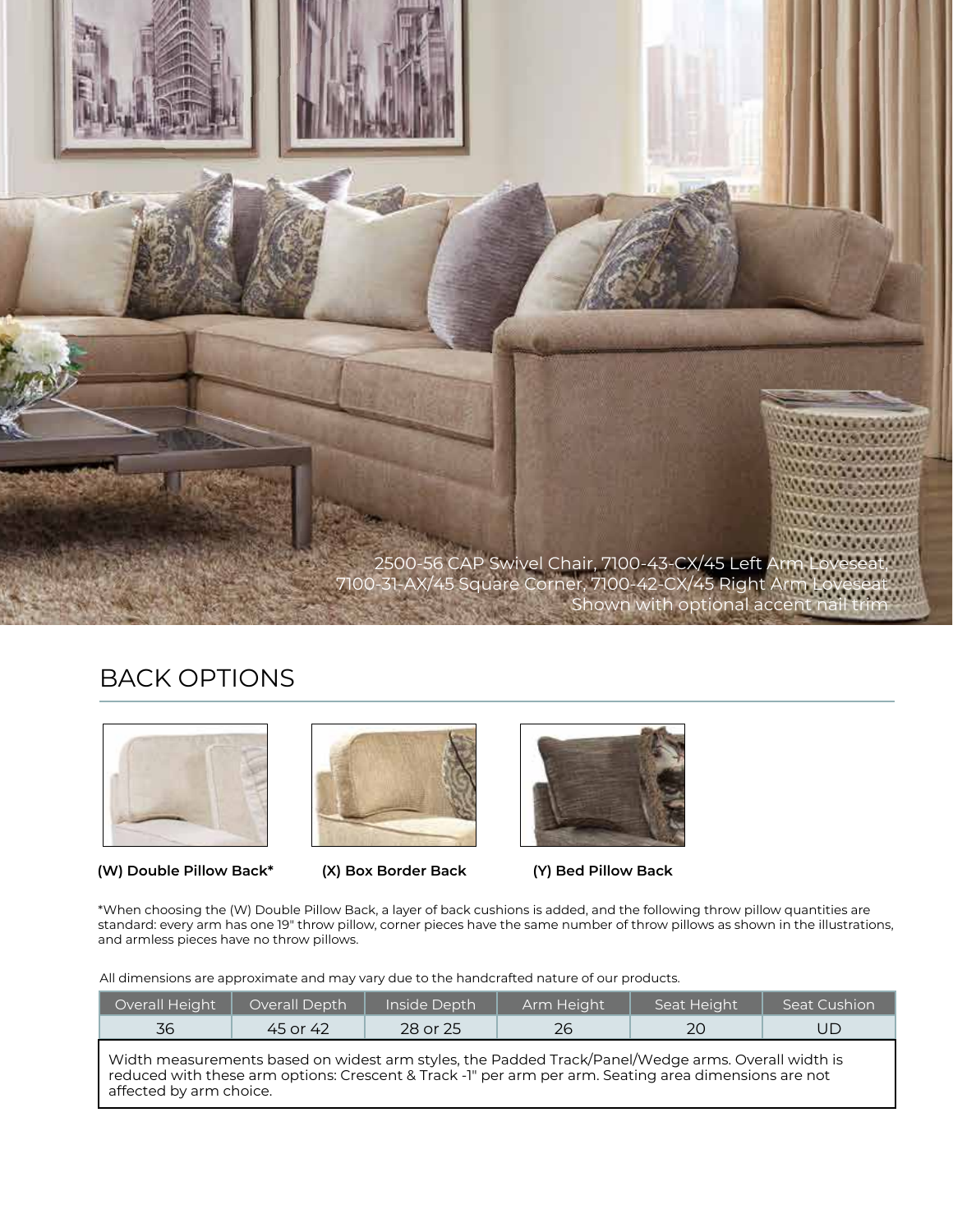## 7100 continued

### AVAILABLE ITEMS

Scale:  $1/4$ " = 1' All dimensions are approximate. Width measurements based on widest arm style.



**-100 Sofa** Outside: 102W Inside: 84W Backs: (2) 22" Pillows: (2) 19" COM: AC



**-80 Sofa** Outside: 93W Inside: 75W Backs: (2) 22" Pillows: (2) 19" COM: AA



**-70 Sofa** Outside: 84W Inside: 66W Backs: (2) 22" Pillows: (2) 19" COM: V



**-40 Loveseat** Outside: 66W Inside: 48W Backs: (2) 22" Pillows: (2) 19" COM: U



**-60 Chair 1/2** Outside: 44W Inside: 27W Pillows: (2) 19" COM: N



**-55 Ottoman** 40.5W x 40.5D x 20H COM: H Arm Code: A Back Code: Z



**-64 Ottoman** 39W x 25D x 18H COM: E Arm Code: A Back Code: Z





COM: T



**-43 Left Arm Loveseat -42 Right Arm Loveseat**



**-51 Armless Chair** Outside: 40.5W Inside: 40.5W Backs: (1) 22" Pillows: (1) 19" COM: L Arm Code: A



**-41 Armless Loveseat**  $\qquad \qquad \diagdown$  -32 Outside: 81W Inside: 81W Backs: (2) 22" Pillows: (2) 19" COM: T



**-32 Round Corner** Outside: 81W Inside: 16W Wall Depth: 57'' Backs: (1) 25" Pillows: (2) 22" COM: O Arm Code: A



**-31 Square Corner** Outside: 45W Inside: 27W Backs: (1) 25" Pillows: (2) 22" COM: R Arm Code: A